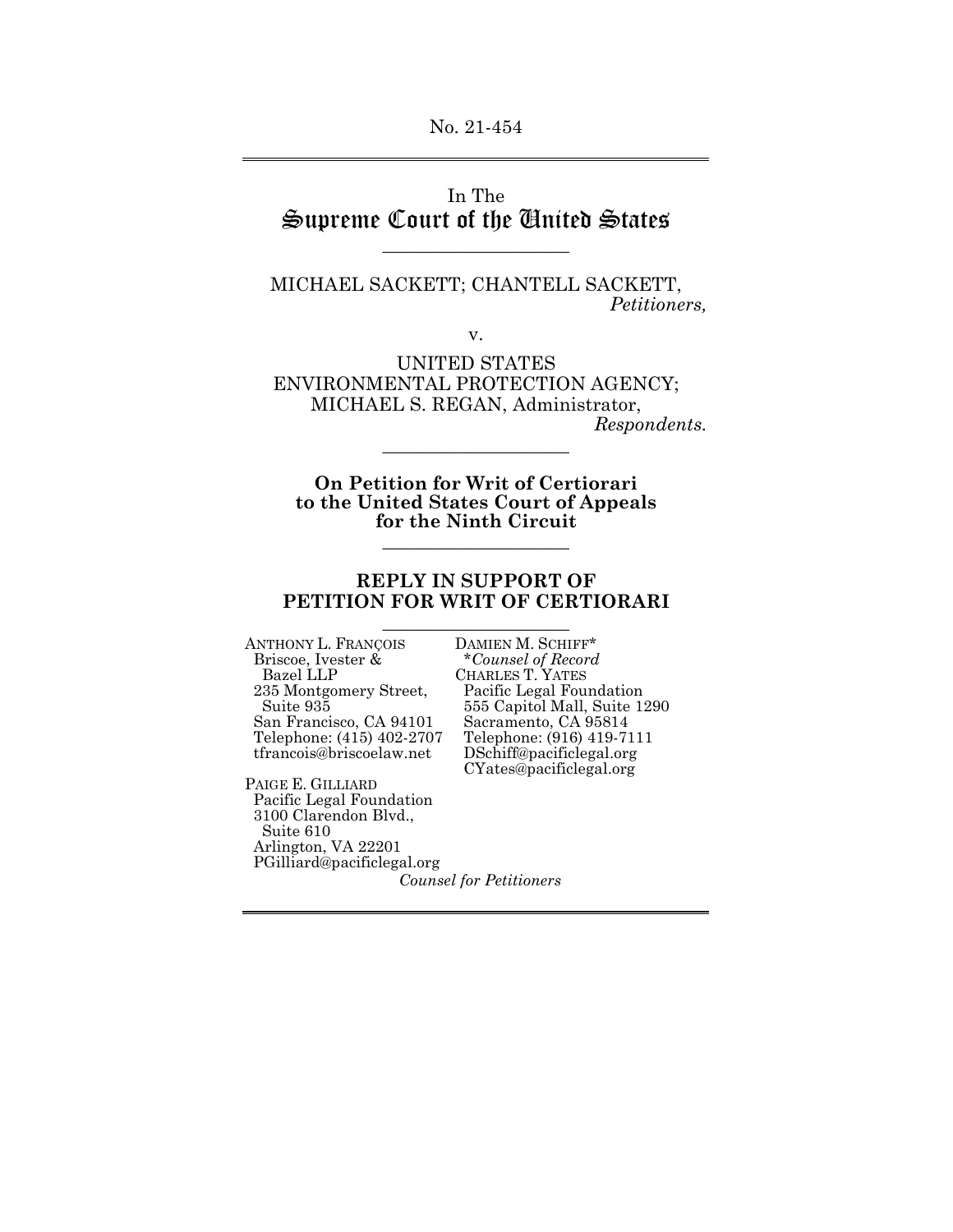## **Table of Contents**

|  | I. The conflicts among the lower courts<br>about how to apply Rapanos support           |  |  |  |
|--|-----------------------------------------------------------------------------------------|--|--|--|
|  | II. EPA's proposed rulemaking in no way<br>undercuts the need for this Court's review 4 |  |  |  |
|  | III. EPA's attack on the Rapanos plurality's                                            |  |  |  |
|  | IV. The Sacketts' petition is the right vehicle  8                                      |  |  |  |
|  |                                                                                         |  |  |  |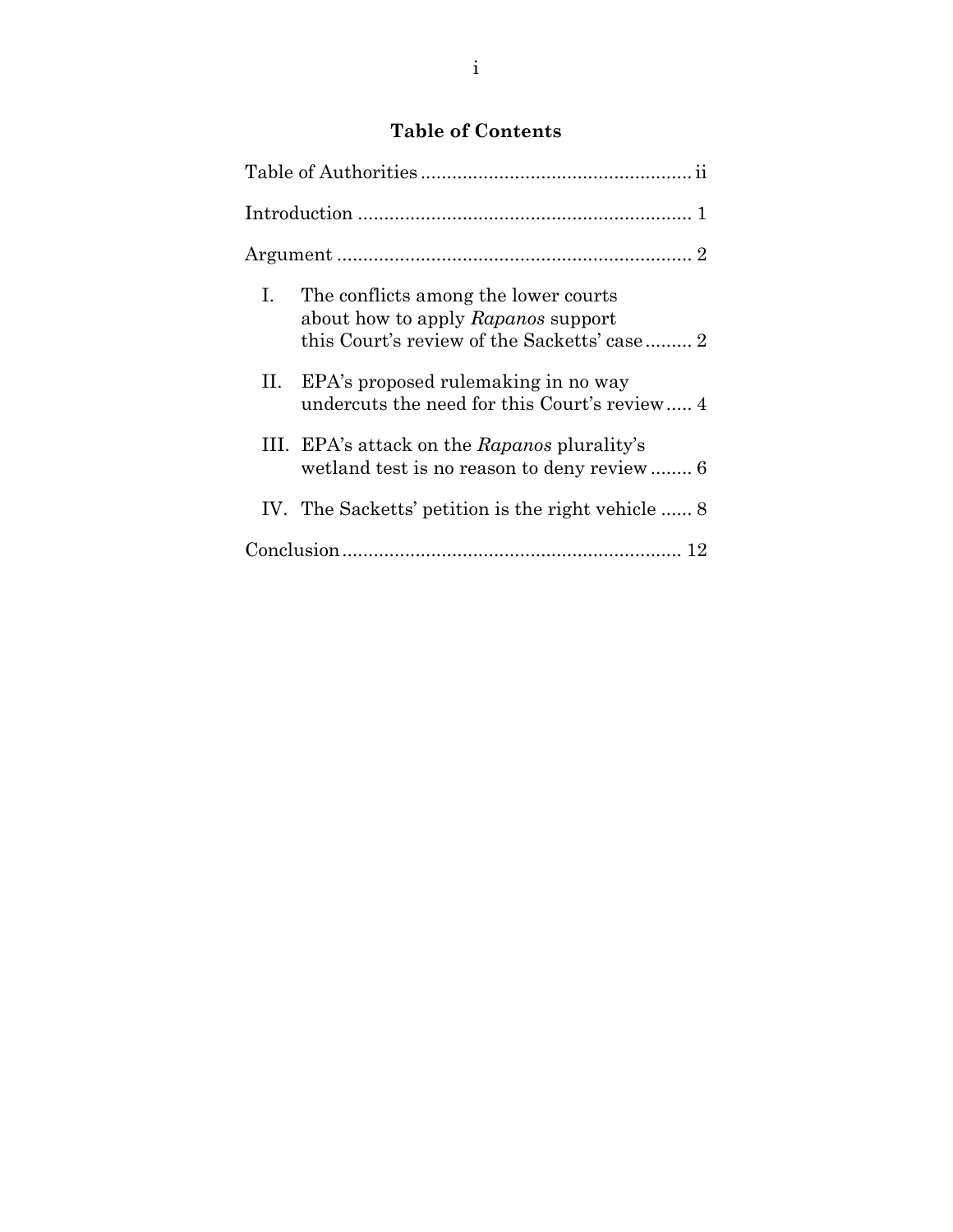## **Table of Authorities**

## **Cases**

| Marks v. United States,                                            |
|--------------------------------------------------------------------|
| Nat'l Ass'n of Mfrs. v. Dep't of Defense,                          |
| Nichols v. United States,                                          |
| Rapanos v. United States,                                          |
| Sackett v. EPA,                                                    |
| Solid Waste Ag. of N. Cook County v.<br>U.S. Army Corps of Eng'rs, |
| Sturgeon v. Frost,                                                 |
| U.S. Army Corps of Eng'rs v. Hawkes Co., Inc.,                     |
| United States v. Riverside Bayview Homes, Inc.,                    |
| United States v. Robison,                                          |
| West Virginia v. EPA,                                              |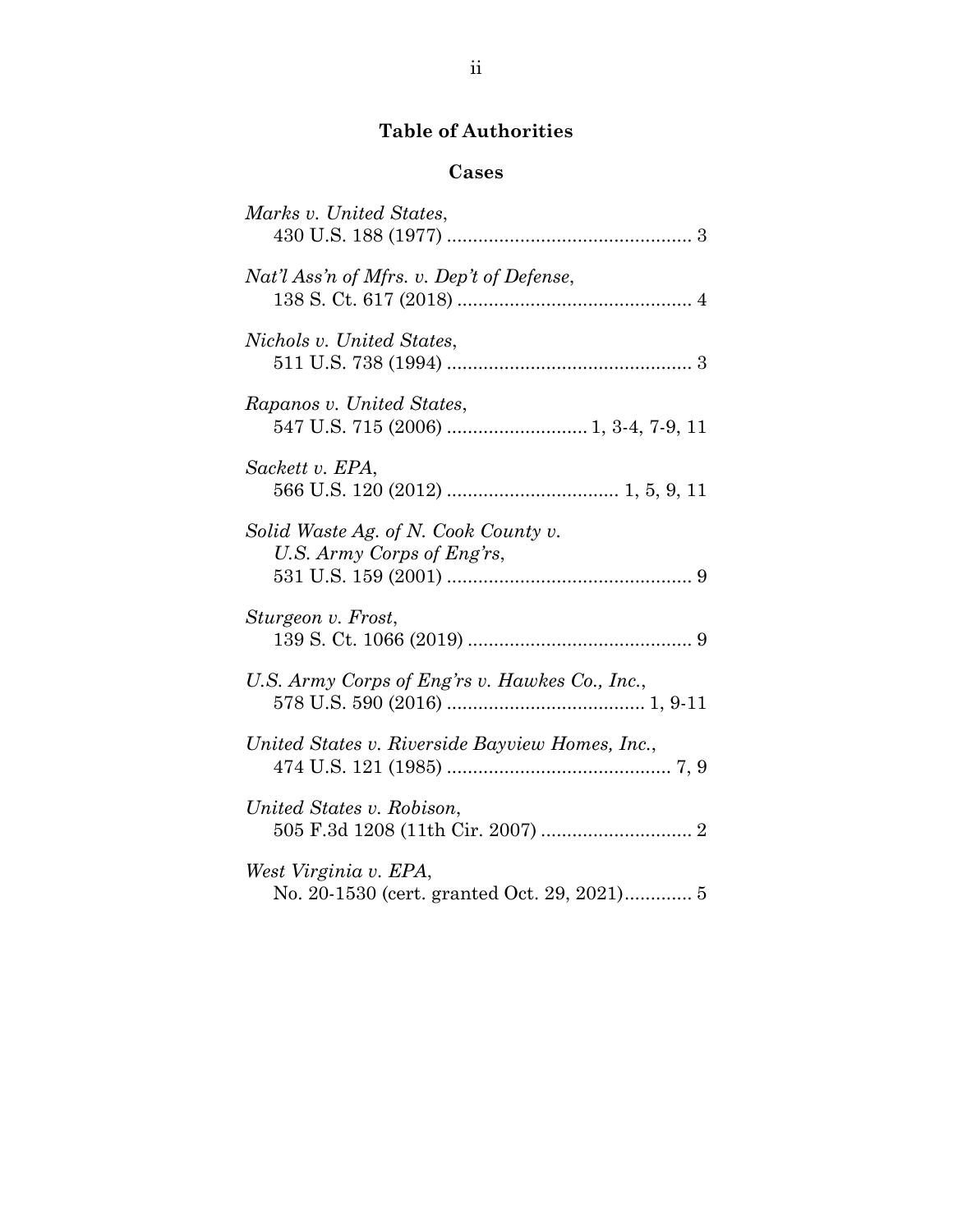# **Regulations**

# **Rule**

|--|--|

## **Other Authorities**

| Br. for the Fed. Defs. in Opp'n,                                                                              |
|---------------------------------------------------------------------------------------------------------------|
| Br. for the U.S. in Opp'n, Robertson v.                                                                       |
| Clean Water Rule: Definition of<br>"Waters of the United States,"                                             |
| Corps & EPA, Pre-Publication Notice,<br>Proposed Rule, Revised Definition of<br>"Waters of the United States" |
| Pet. for Writ of Cert., United States v.                                                                      |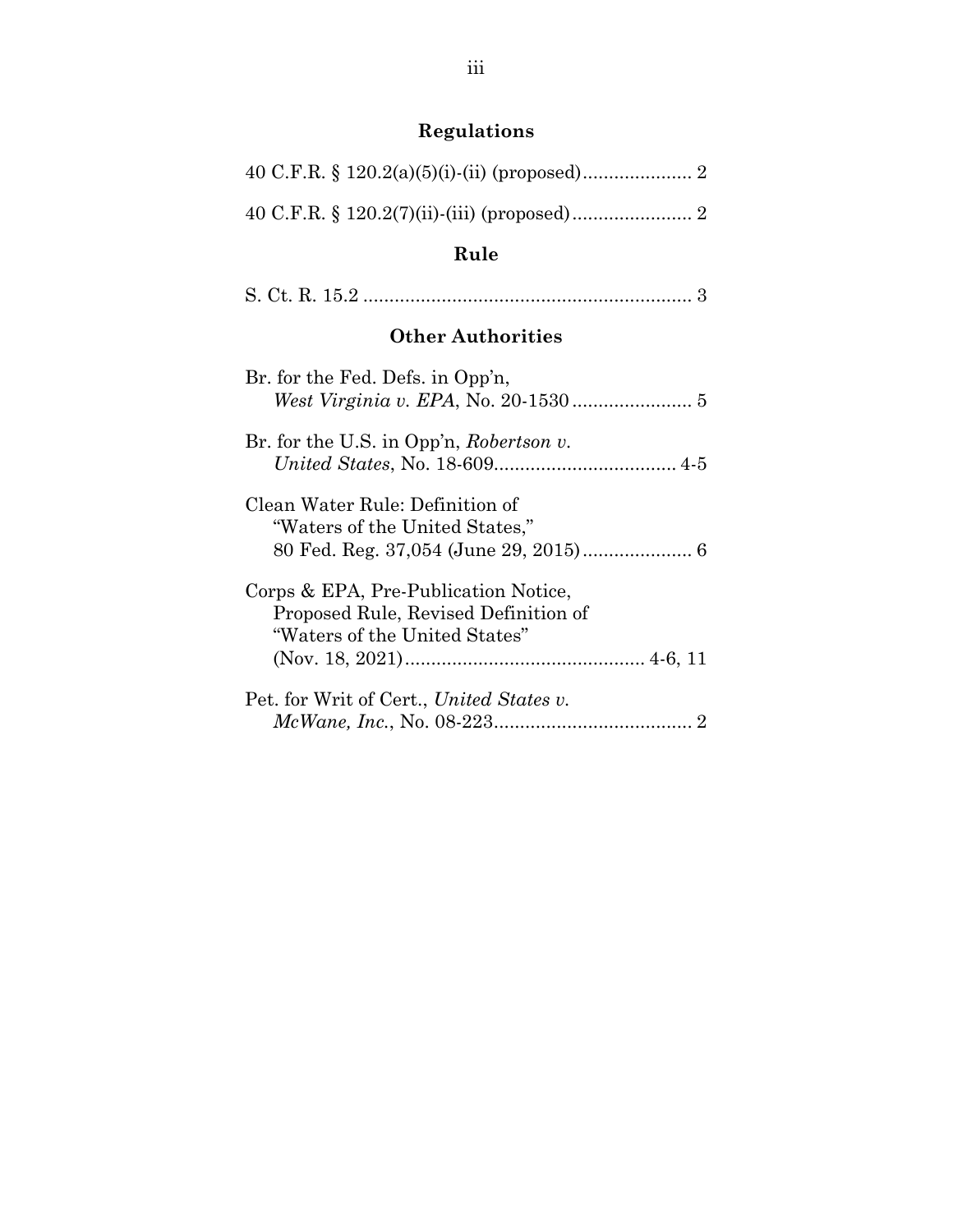#### **Introduction**

Petitioners Michael and Chantell Sackett ask the Court to take their case a second time to adopt the standard for Clean Water Act wetlands jurisdiction articulated in Justice Scalia's plurality opinion in *Rapanos v. United States*, 547 U.S. 715 (2006)—a statutorily compelled, straightforward, and easily implementable rule. By so doing, the Court will render the "notoriously unclear" issue of the Clean Water Act's reach, *Sackett v. EPA*, 566 U.S. 120, 132 (2012) (Alito, J., concurring), substantially less "difficult to determine," *U.S. Army Corps of Eng'rs v. Hawkes Co., Inc.*, 578 U.S. 590, 594 (2016).

Respondents EPA and Administrator Regan oppose review, contending that: (i) lower courts are only confused about some but not all aspects of this Court's fractured decision in *Rapanos*; (ii) the agency should be given yet another opportunity to attempt to do what, since *Rapanos*, it has repeatedly proved incapable of doing, *viz.*, adopting a clear and legally defensible construction of the scope of its authority under the Clean Water Act; and (iii) the Sacketts' case is a poor vehicle because it will not resolve every question about the Act's reach, and because the agency, having withdrawn its compliance order (while expressly reserving its authority to regulate), may choose not to drop its enforcement "hammer" again, *Sackett*, 566 U.S. at 127 (majority opinion). As set forth below, these arguments against the Court's review are unconvincing.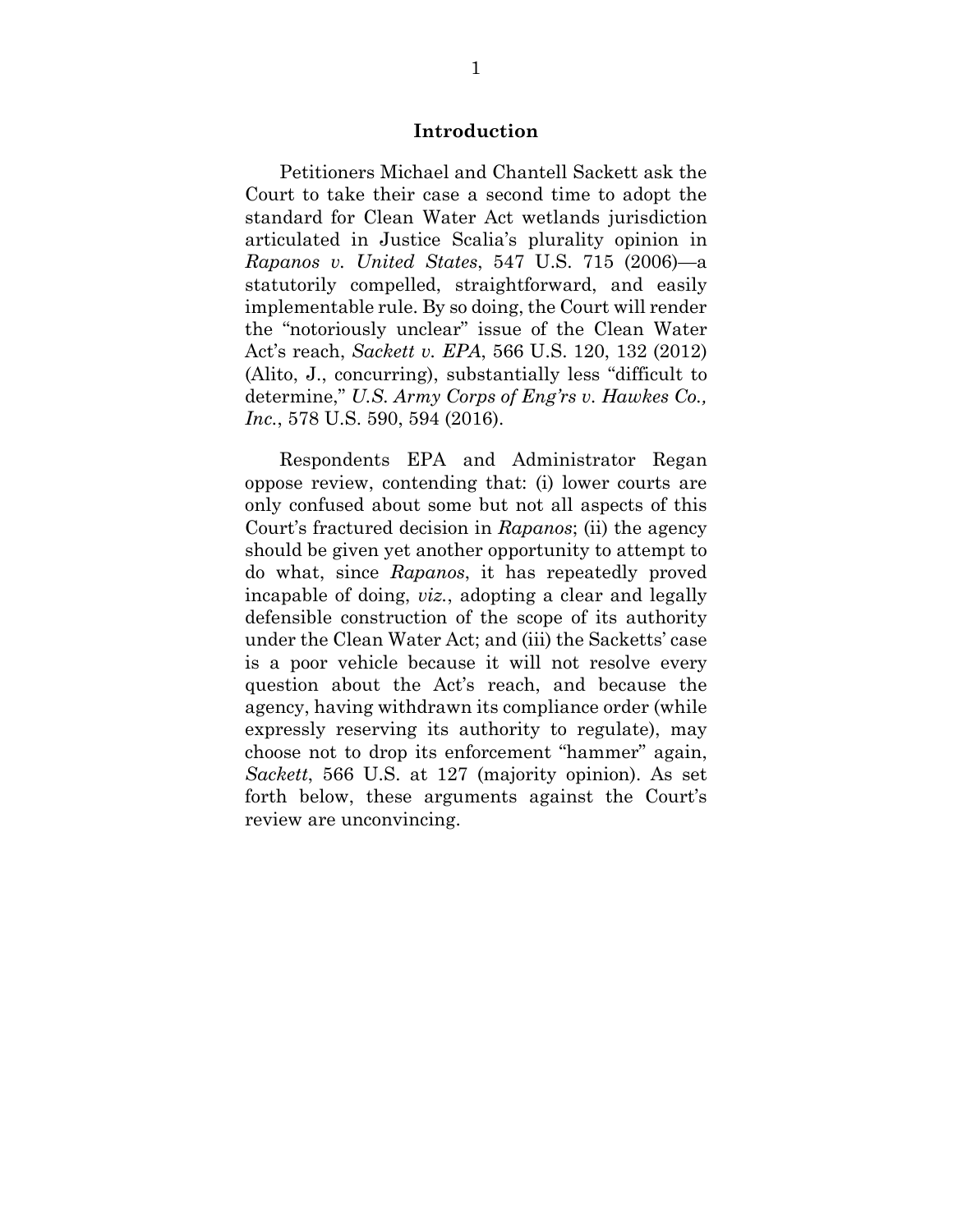#### **Argument**

### **I. The conflicts among the lower courts about how to apply** *Rapanos* **support this Court's review of the Sacketts' case**

EPA argues that the lower court conflicts over how to apply the Court's split decision in *Rapanos* are neither here nor there because no court of appeals has held the *Rapanos* plurality test to be controlling. *See*  Resp. 13-14, 16-17. That point is unavailing, for three related reasons.

First, the lower courts *are* in conflict about how to apply *Rapanos*. *See* Pet. 17-20, Amicus Br. of U.S. Chamber 4-7, Amicus Br. of West Virginia & 20 Other States 15-16, Amicus Br. of Se. Legal Found. 20-23. In fact, EPA itself once believed that this Court's review was merited to resolve these lower-court conflicts, *see*  Pet. for Writ of Cert., *United States v. McWane, Inc.*, No. 08-223, conflicts that the agency is now on the precipice of worsening through its proposed rulemaking, Resp. Br. 10-11. *Compare* proposed 40 C.F.R.  $\S$  120.2(a)(5)(i)-(ii), (7)(ii)-(iii) (allowing jurisdiction to be proved under either the test from the *Rapanos* plurality or Justice Kennedy's concurring opinion) *with United States v. Robison*, 505 F.3d 1208, 1211 (11th Cir. 2007), & Pet. App. A-25 to A-26 (jurisdiction may be proved only under the test from Justice Kennedy's *Rapanos* concurrence). EPA counters that the Court has repeatedly denied petitions that have raised these conflicts. Resp. 14. But the most recent of such denials was 2012. *See id.* Whatever might have motivated the Court to decline review in the handful of years immediately after *Rapanos*, the ensuing decade has shown that the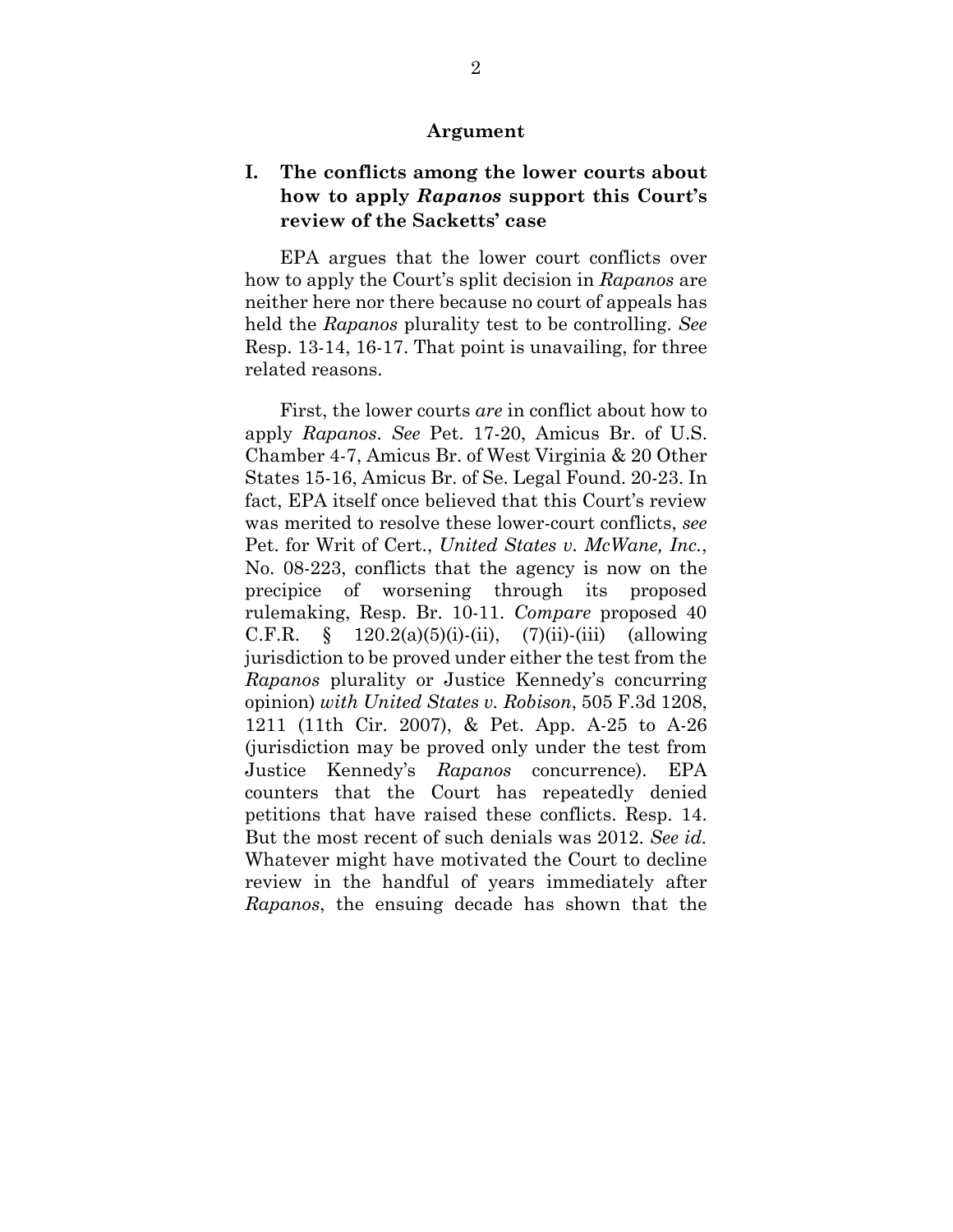confusion surrounding *Rapanos* is entrenched and intractable, absent intervention by this Court.<sup>1</sup> *See* Pet. 17-28.

Second, the Sacketts' petition offers the Court the opportunity to greatly reduce this confusion by adopting as controlling the *Rapanos* plurality's rule for wetlands jurisdiction: a wetland may be reckoned among the "waters of the United States" if, but only if, it maintains a surface-water connection with a regulated water such that it is difficult to say where the wetland ends and the water begins. *Rapanos*, 547 U.S. at 742, 755.

Third, adoption of the *Rapanos* plurality test to govern wetlands jurisdiction would provide full relief to the Sacketts as well as similarly situated landowners throughout the country. There is no surface-water connection from the Sacketts' property to any alleged jurisdictional water: between the site and the roadside ditch "tributary" are 30 feet of paved Kalispell Bay Road; and between the site and Priest Lake 300 feet away is another road as well as a row of houses.2 Pet. App. A-8, A-33 to A-34, E-1. A better example of the absence of any "boundary-drawing

<sup>&</sup>lt;sup>1</sup> Review would not, however, require the Court to employ the split-decision framework from *Marks v. United States*, 430 U.S. 188 (1977); the dispute among the lower courts about how to apply *Marks* to *Rapanos* is reason enough to consider afresh the Clean Water Act's reach. *See Nichols v. United States*, 511 U.S. 738, 745-46 (1994) ("This degree of confusion following a splintered decision . . . is itself reason for reexamining that decision."), *quoted in* Amicus Br. of New England Legal Found. 6.

<sup>2</sup> EPA does not appear to contest the absence of any surfacewater connection. *See* Resp. 15-16. *Cf.* S. Ct. R. 15.2.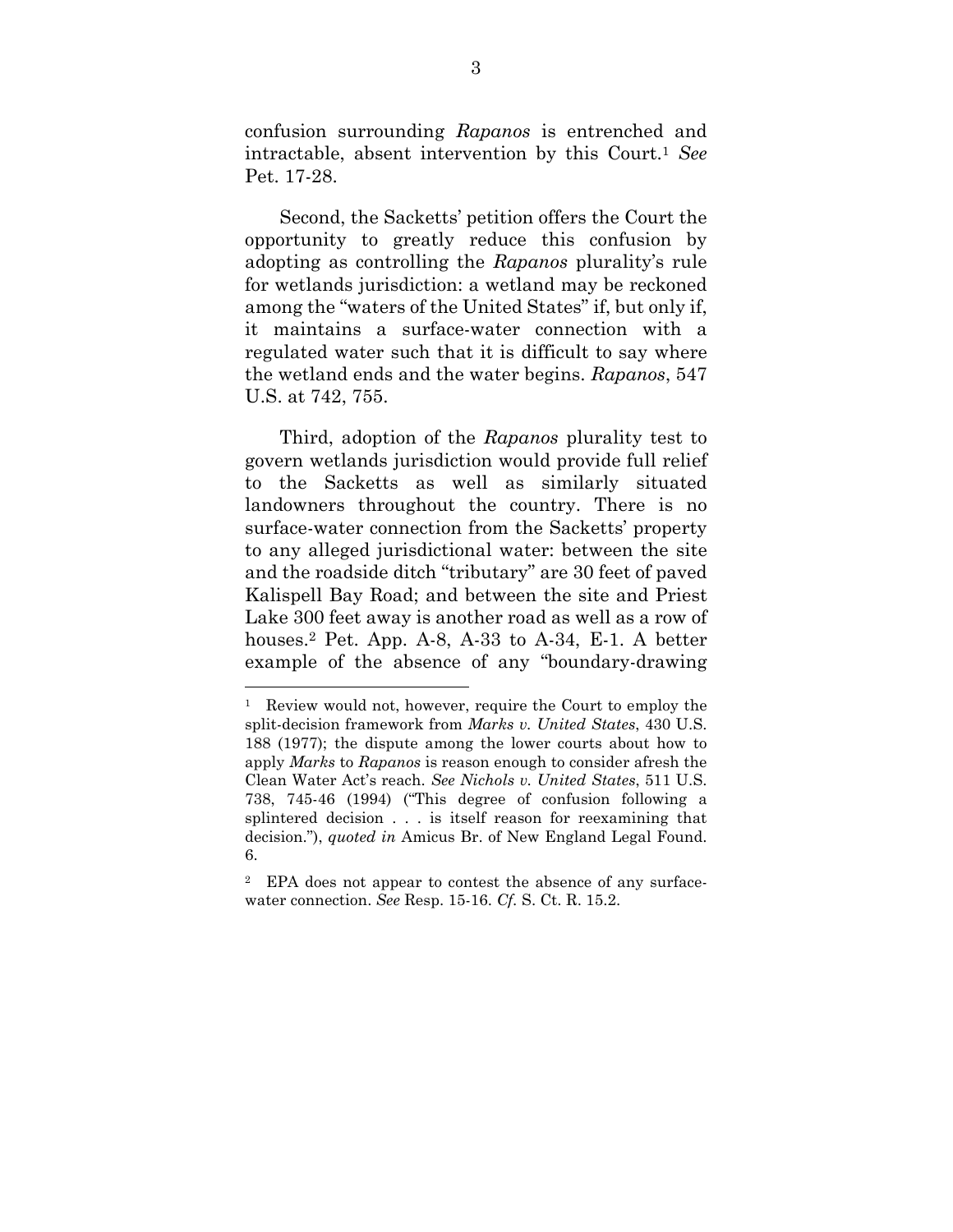problem," *Rapanos*, 547 U.S. at 742, would be hard to find.

#### **II. EPA's proposed rulemaking in no way undercuts the need for this Court's review**

EPA argues that, in light of its recently proposed rulemaking, judicial review of the scope of the Clean Water Act's wetlands jurisdiction would be premature. Resp. 17-20. The argument is unconvincing, for three reasons.

First, even if finalized as proposed, EPA's new rule would not resolve the dispute presented by the Sacketts' petition over the reach of the Clean Water Act. The proposed rule would formally reinstate "the pre-2015 regulatory regime." Corps & EPA, Pre-Publication Notice, Proposed Rule, Revised Definition of "Waters of the United States," at 7 (Nov. 18, 2021) (2021 Notice). That is the very same framework according to which EPA issued the compliance order challenged in this case. *See* Pet. 6 & n.1. Hence, holding off review to allow EPA's rulemaking to play out would do nothing to sharpen the issues or avoid the dispute raised by the Sacketts' petition.

Second, the mere possibility of future Clean Water Act rulemaking does not make this Court's review unwarranted or improper. *See Nat'l Ass'n of Mfrs. v. Dep't of Defense*, 138 S. Ct. 617, 627 n.5 (2018). EPA protests that judicial review of the scope of the Clean Water Act should not happen until the agency "has completed its work."3 Resp. 24. But given the

<sup>3</sup> The government opposed certiorari in *Robertson v. United States*, *cf*. Pet. 20 n.8, in part on this very ground. *See* Br. for the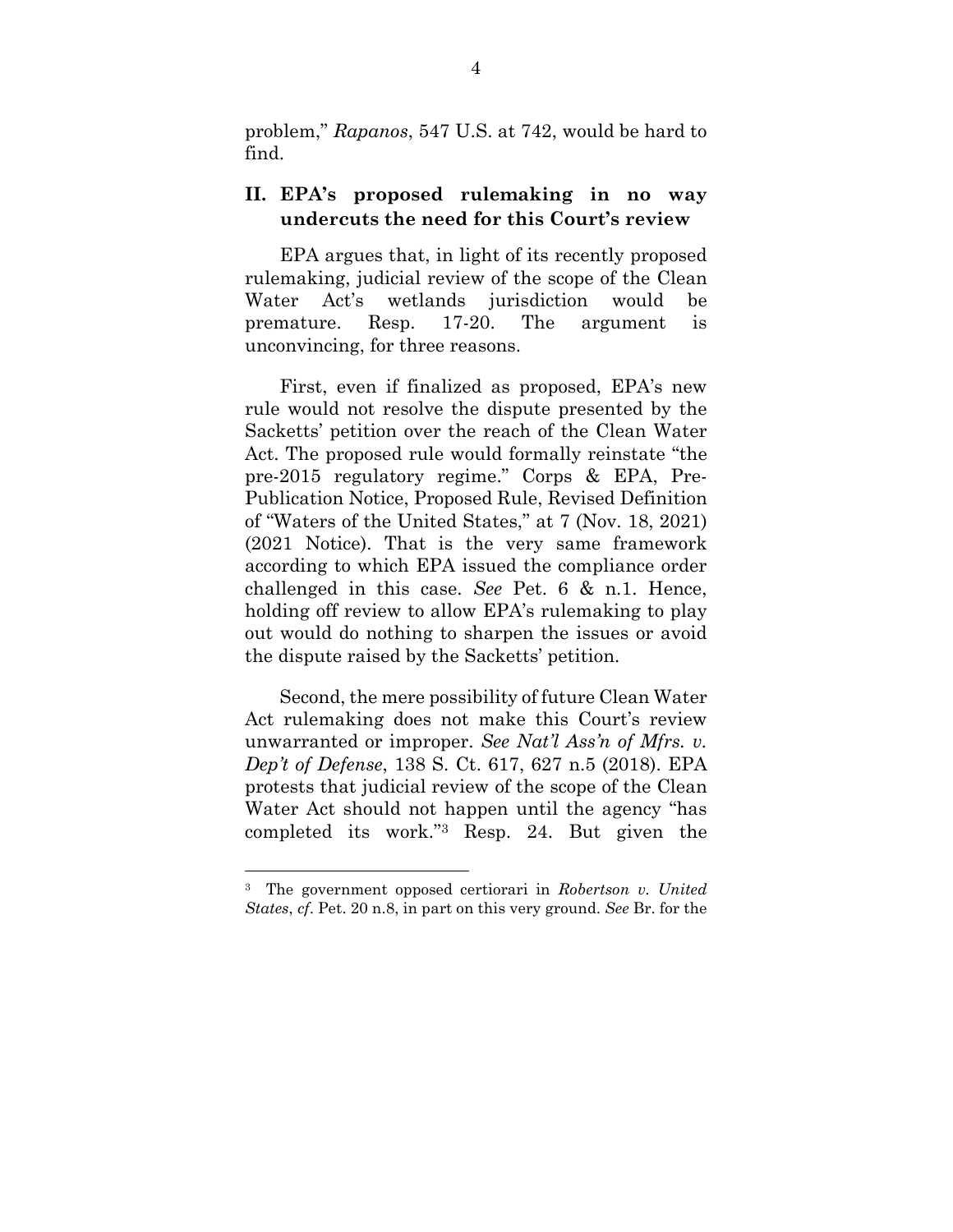contentious history of rulemaking construing "waters of the United States," *see* Pet. 11-13, 21-23, it is likely that EPA will never, absent intervention by this Court, finish "its work."<sup>4</sup> *Cf*. Amicus Br. of U.S. Chamber 16 (characterizing the rulemaking history as the "water regulatory version of *Groundhog Day* fated to repeat the same series of events over and over again" (footnote omitted)). The Court recently rejected a similar contra-review argument in granting certiorari in a case challenging EPA's authority under the Clean Air Act. *See West Virginia v. EPA*, No. 20- 1530 (cert. granted Oct. 29, 2021). *Cf*. Br. for the Fed. Defs. in Opp'n, *West Virginia v. EPA*, No. 20-1530, at 16 ("Any further judicial clarification of the scope of EPA's authority under Section 7411(d) would more appropriately occur at the conclusion of the upcoming rulemaking  $\dots$  ."). The Court should do so here as well. *Cf*. Amicus Br. of Cato Found. 7 ("[T]he pingpong [of Clean Water Act] policymaking . . . is too unsettling to pass constitutional muster.").

Finally, a resumption of the "pre-2015 regulatory regime," 2021 Notice 7, will simply subject the nation yet again to an intolerably burdensome and confusing regulatory system, Amicus Br. of the Nat'l Ass'n of Home Builders 11-20; Amicus Br. of U.S. Chamber 16- 20, one that also threatens to upset the Clean Water Act's delicate federal-state balance, Amicus Br. of West Virginia & 20 Other States 13 ("This situation is

U.S. in Opp'n, *Robertson v. United States*, No. 18-609, at 21. Yet in the two years since that denial, the regulatory regime has become *more* confused and contentious, not less. *See* Pet. 22-23.

<sup>4</sup> Help from Congress is unlikely, given that body's inaction over the last several decades of wetlands controversy. *See Sackett*, 566 U.S. at 133 (Alito, J., concurring).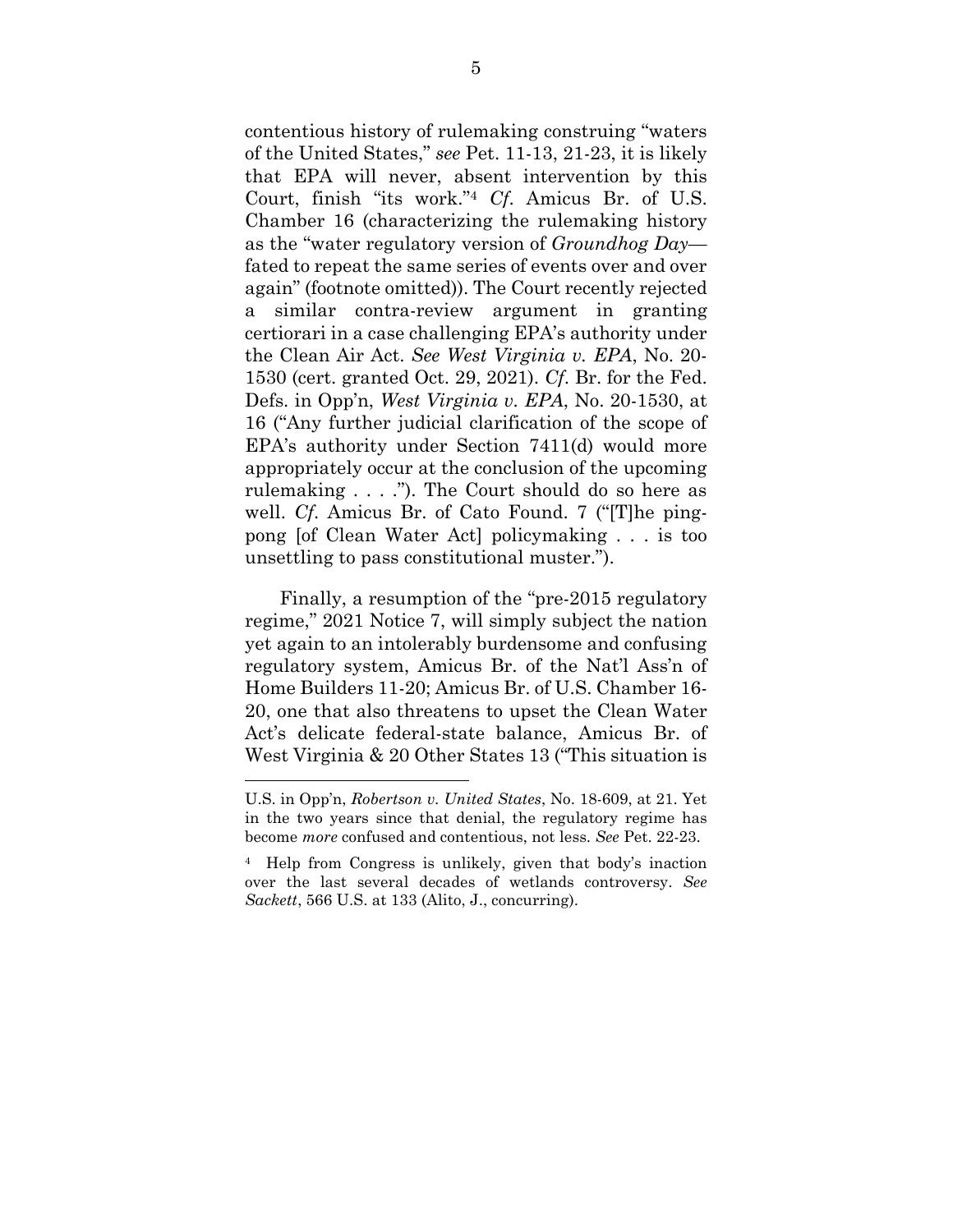untenable. . . . The Court should act to heal the wound to state sovereignty that too-broad interpretations of the [Act] have opened these many years."). EPA downplays the costs associated with a return to the status quo ante. Resp. 20-21. But its description should not be credited, given the agency's contrary characterizations elsewhere. *See* Clean Water Rule: Definition of "Waters of the United States," 80 Fed. Reg. 37,054, 37,056 (June 29, 2015) ("[The] guidance documents did not provide the public or agency staff with the kind of information needed to ensure timely, consistent, and predictable jurisdictional determinations."); 2021 Notice 123 ("The agencies acknowledge that a return to the pre-2015 regime would . . . potentially rais[e] some timeliness and consistency issues that the agencies' rules in 2015 and 2020 were designed, in part, to reduce.").

### **III. EPA's attack on the** *Rapanos* **plurality's wetland test is no reason to deny review**

Whether the *Rapanos* plurality's surfaceconnection rule or, as EPA argues, Justice Kennedy's significant nexus test, Resp. 14-15, is the correct one for construing the extent of the Clean Water Act's wetlands jurisdiction is of course the heart of the issue presented for review. That such competing candidate rules exist does not weaken the many reasons for why this Court should grant certiorari and decide which rule should prevail.

In any event, the plurality's test is the correct one. EPA argues to the contrary in part by invoking the Act's "animating purposes." Resp. 14. This Court, however, has "often criticized that last resort of extravagant interpretation, noting that no law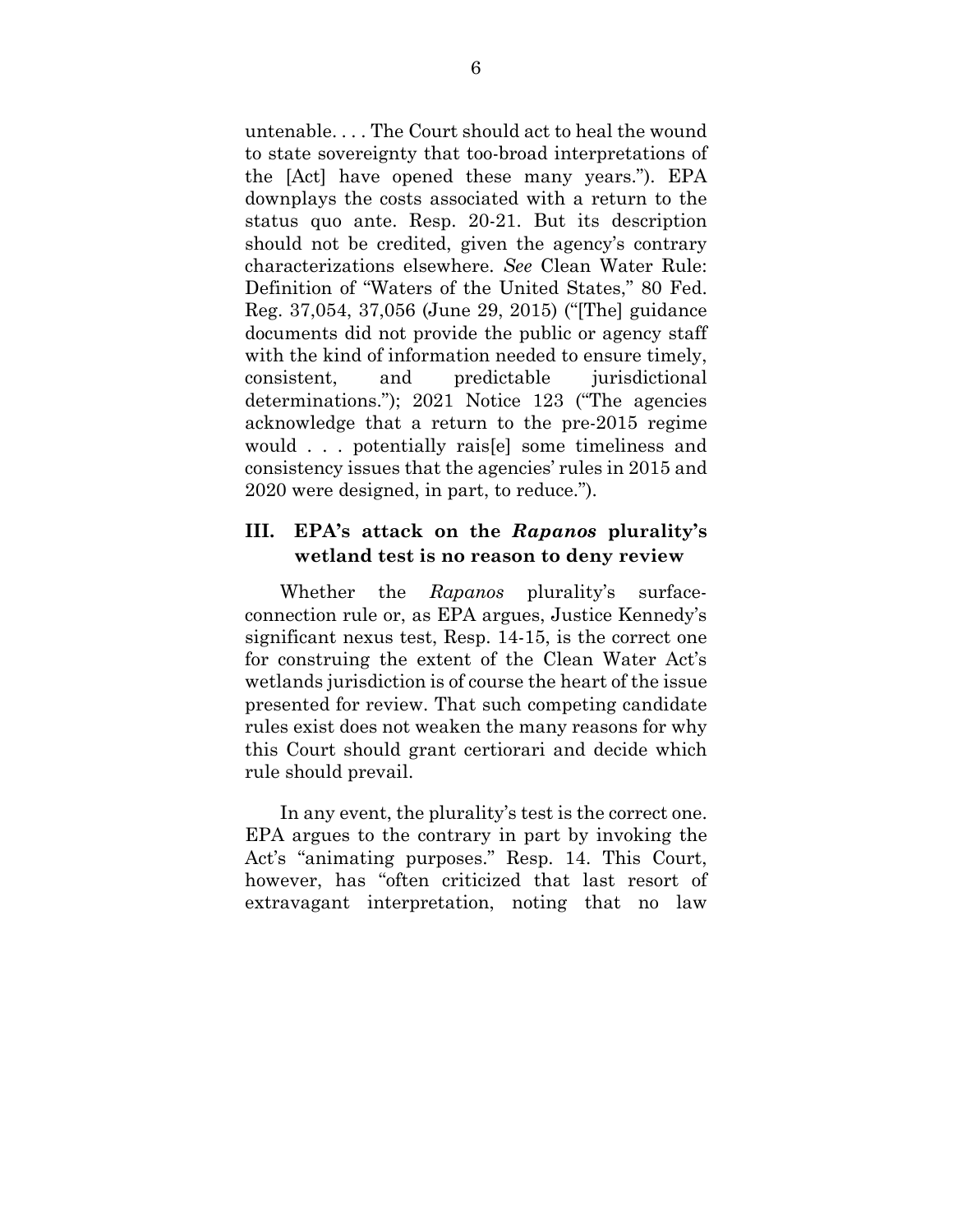pursues its purpose at all costs, and that the textual limitations upon a law's scope are no less a part of its 'purpose' than its substantive authorizations." *Rapanos*, 547 U.S. at 752. Thus properly framed, the interpretive question raised by the Sacketts' case is not, "What is the best way to end water pollution?", but rather, "What is the best way to end water pollution *given the statutory means that Congress has provided*?" For the Clean Water Act, those statutory means do not include the power to regulate all pollution, or all activities affecting water pollution, but rather only discharges of pollutants to "navigable waters," in turn defined as "waters of the United States." *See Rapanos*, 547 U.S. at 756 ("It would have been an easy matter for Congress to give the Corps jurisdiction over all wetlands (or, for that matter, all dry lands) that 'significantly affect the chemical, physical, and biological integrity of ' waters of the United States. It did not do that . . . ." (quoting Kennedy, J., concurring)). Necessarily, then, the agency has no authority to regulate discharges to nonwaters, *e.g.*, land.

To be sure, determining where land ends and water begins can be challenging. *See United States v. Riverside Bayview Homes, Inc.*, 474 U.S. 121, 132, 134 (1985) (observing that "the transition from water to solid ground is not necessarily or even typically an abrupt one," and that "the Corps must necessarily choose some point at which water ends and land begins," given the "inherent difficulties of defining precise bounds to regulable waters"). But that difficulty does not mean that EPA can regulate any and all moist land or, as the Ninth Circuit concluded below, a "soggy residential lot," Pet. App. A-4. Rather,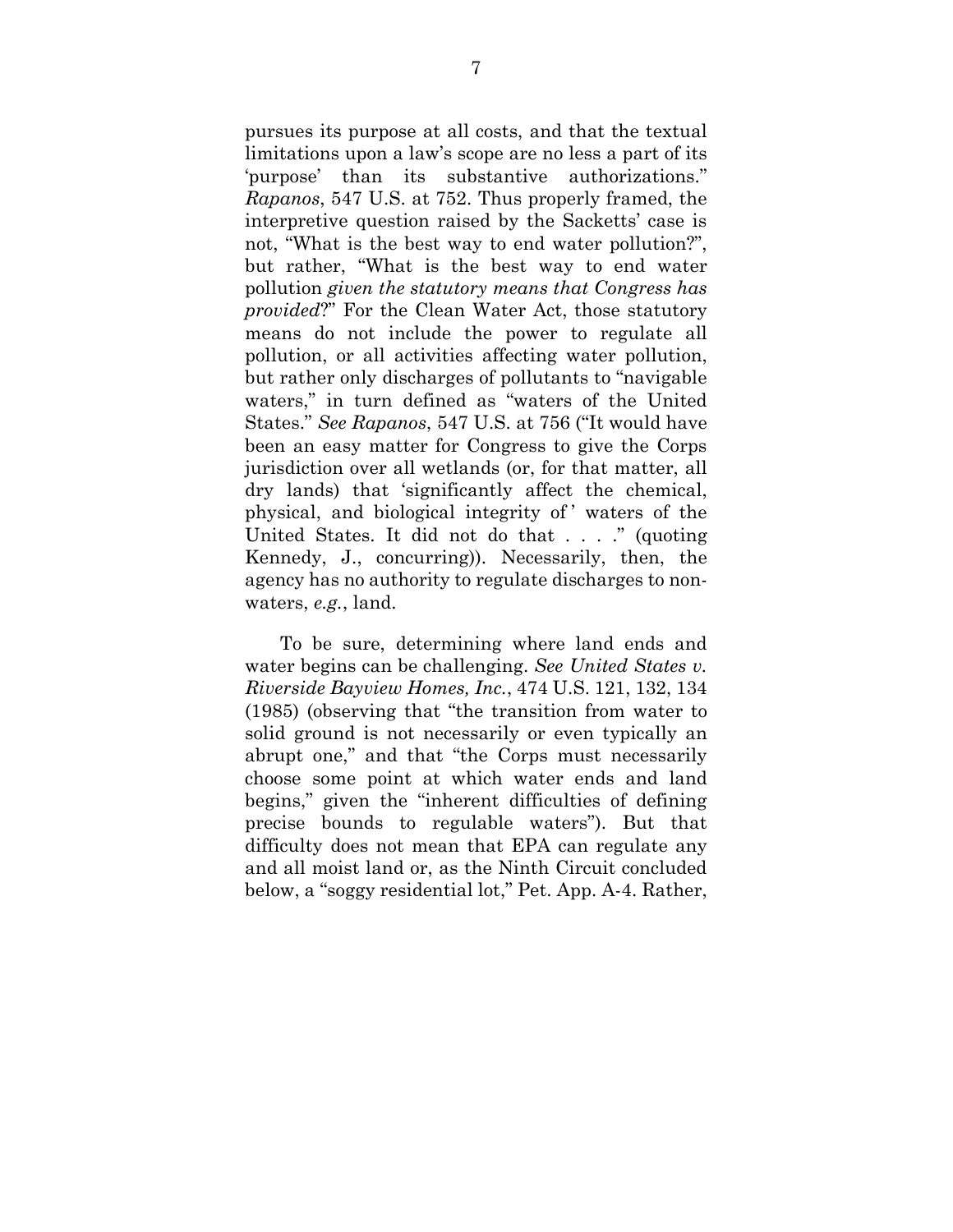as the *Rapanos* plurality opinion explains, "the inherent ambiguity in defining where water ends and abutting ('adjacent') wetlands begin" allows EPA "*only to resolve that ambiguity* in favor of treating all abutting wetlands as waters." *Rapanos*, 547 U.S. at 742. There is, however, no ambiguity in distinguishing between such "physically abutting" wetlands and wetlands that are "merely 'nearby'" another water, *id*. at 748, such as those alleged to exist on the Sacketts' lot, *see* Pet. App. A-8, A-33 to A-34, E-1. With respect to these "nearby" wetlands, there can be no "boundary-drawing problem," *Rapanos*, 547 U.S. at 742—simply put, where the water stops, the unregulated non-water necessarily must begin.<sup>5</sup>

#### **IV. The Sacketts' petition is the right vehicle**

EPA argues that, because the Sacketts here do not contest jurisdiction over the roadside ditch 30 paved feet from their home lot, their case is a poor vehicle. Resp. 21-22. But the fact that the Sacketts do not seek review of every aspect of Clean Water Act jurisdiction, such as the extent to which the Clean Water Act regulates tributaries of traditional navigable waters, should be a knock in favor of, not against, review.

<sup>5</sup> That conclusion follows even if one were to credit EPA's invocation of its "experience and expertise after more than 30 years of implementing prior regulations" construing the scope of the Clean Water Act, Resp. 19. Although there certainly is some ambiguity as to the precise scope of EPA's authority under the Act, the statutory text makes clear that only waters—not wet or soggy lands—may be regulated. No amount of deference can fudge that hard statutory distinction. *See Rapanos*, 547 U.S. at 752. Notably, in *Rapanos* neither the plurality nor Justice Kennedy deferred to the government's regulatory interpretation. *See id.* at 799, 807 (Stevens, J., dissenting).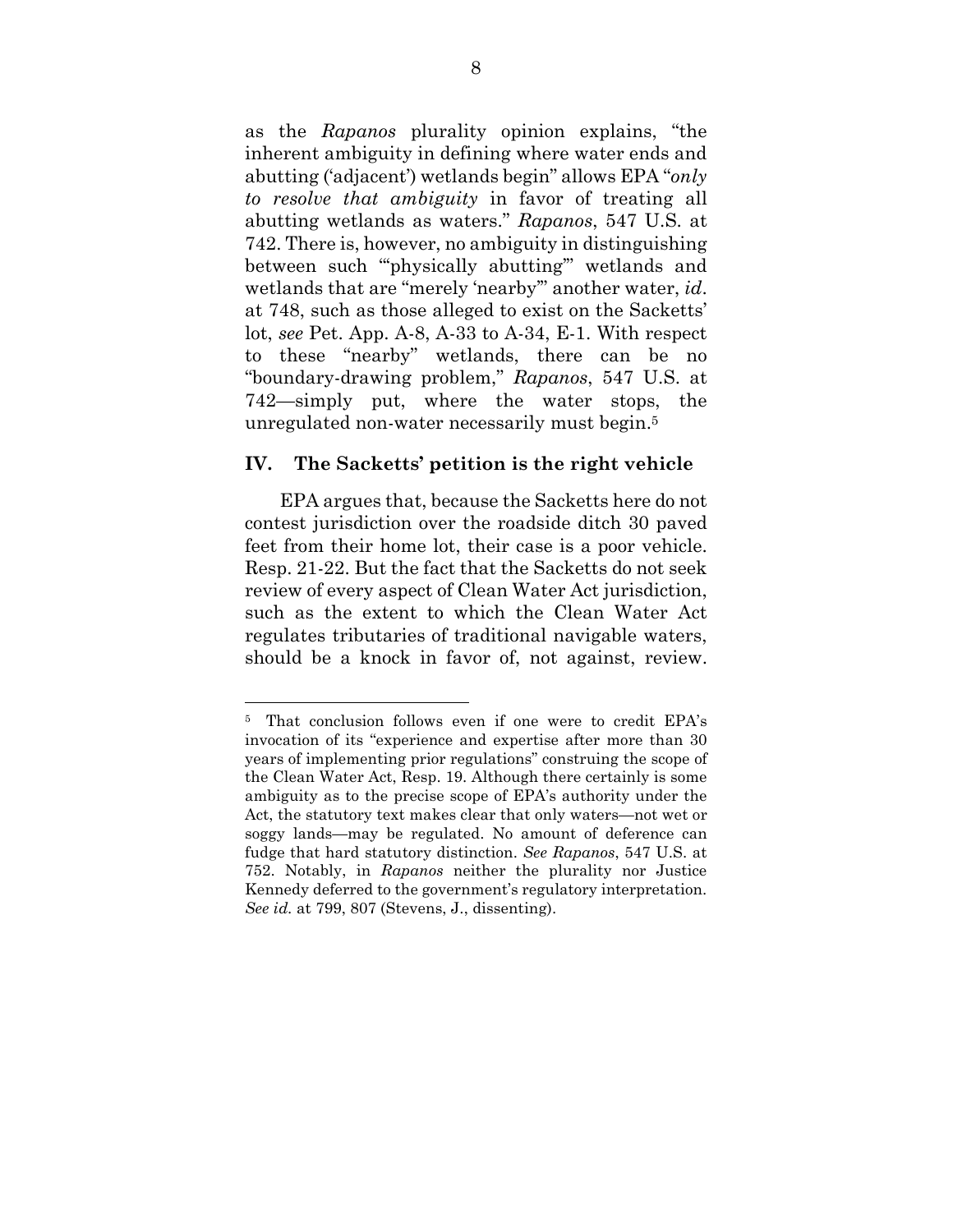After all, this Court typically prefers to work incrementally, especially in contentious areas such as environmental regulation. *See, e.g.*, *Rapanos*, 547 U.S. at 731 ("We need not decide the precise extent to which the qualifiers 'navigable' and 'of the United States' restrict the coverage of the Act."); *Sturgeon v. Frost*, 139 S. Ct. 1066, 1086 & n.10 (2019) ("leav[ing] for another day" whether the Park Service may regulate activities on wild and scenic rivers within Alaskan national parks). Moreover, the Clean Water Act jurisdictional disputes that have merited this Court's review all have focused principally on the extent to which EPA may regulate activities in *nontributary* features. *See Riverside Bayview*, 474 U.S. at 123 (discharge of fill material into wetlands); *Solid Waste Ag. of N. Cook County v. U.S. Army Corps of Eng'rs*, 531 U.S. 159, 163 (2001) (discharge of solid waste into abandoned mining pits); *Rapanos*, 547 U.S. 719-20 (backfilling of wetlands); *Sackett*, 566 U.S. at 124 (discharge of "dirt and rock" into alleged wetlands); *Hawkes Co*., 578 U.S. at 595-96 (mining of peat from bogs and wetlands).

In any event, the jurisdictional issue presented by the Sacketts' petition is not as narrow as EPA would have it. The agency contends that the Sacketts' case does not implicate instances where wetlands are "adjacent" to intermittent or ephemeral channels. Resp. 22. That is not so. The *Rapanos* plurality's test for wetlands jurisdiction, which the Sacketts' petition asks the Court to adopt, employs a two-step inquiry. First, is there a nearby channel that qualifies as a water of the United States? Second, does the wetland maintain a continuous surface-water connection to that water? *See* 547 U.S. at 742. Only if both questions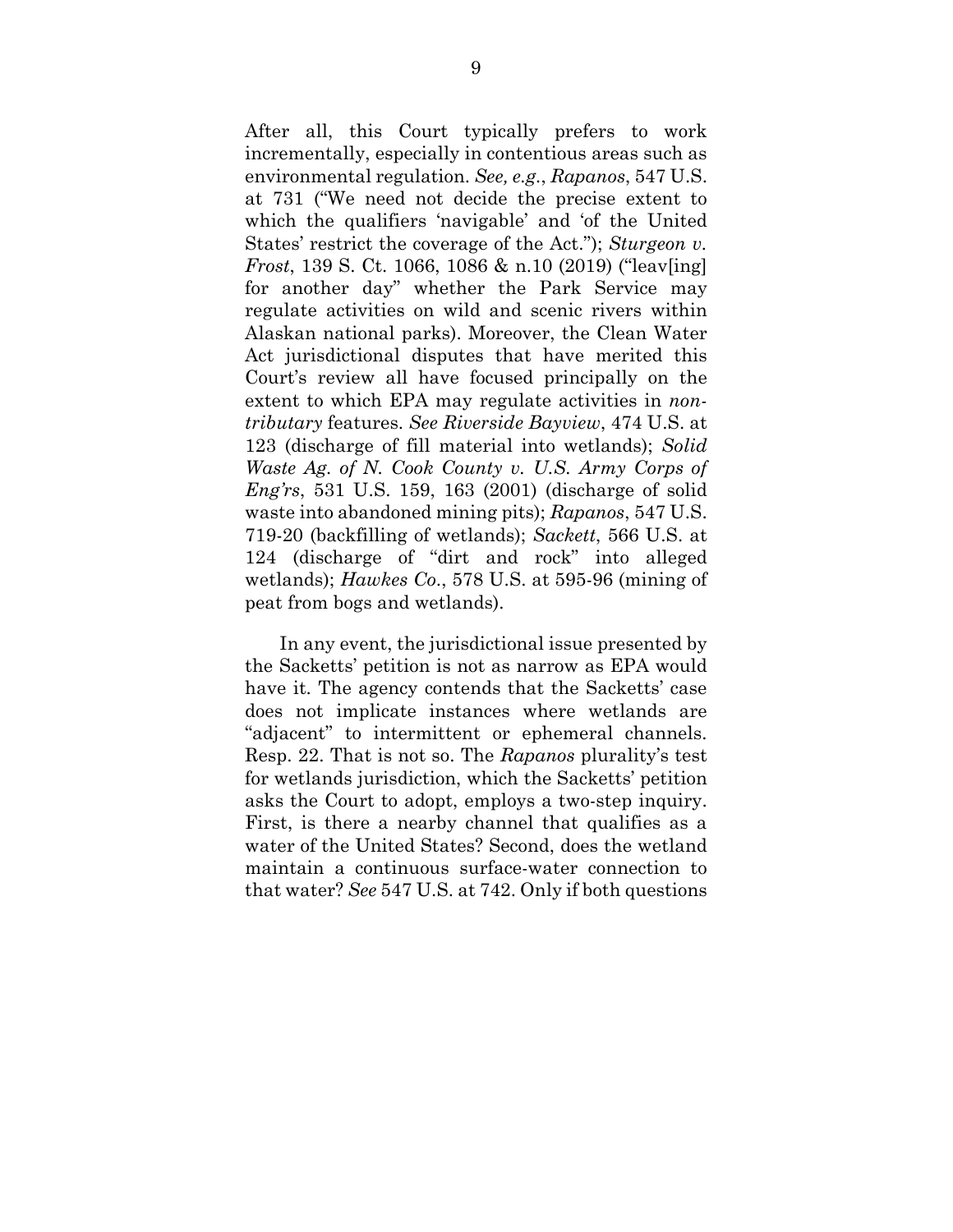are answered affirmatively may EPA regulate. Hence, regardless of the degree of flow in any channel, "nearby" wetlands cannot be regulated under the plurality's test if they, as is the case with those alleged to exist on the Sacketts' home site, *see* Pet. 6, 30-31, lack a surface water connection to that channel. Granting the Sacketts' petition would thus allow the Court to establish a single rule governing jurisdiction for all wetlands alleged to be adjacent to regulated waters.

Finally, EPA attempts to downplay the Sacketts' predicament, contending that renewed enforcement action against the Sacketts for their aborted homebuilding is "improbab[le]," even while conceding that "it is possible that a future dispute . . . may arise concerning the status of the wetlands on [their] property."6 Resp. 23-24. As the Ninth Circuit correctly noted, despite EPA's withdrawal of the compliance order, the "central dispute in this case remains unresolved"—namely, "whether EPA can prevent them from developing their property." Pet. App. A-20. If that was true below, when future activity on the site would have been governed by the jurisdiction-

<sup>6</sup> EPA suggests that the predicament was of the Sacketts' own making, citing the conclusion of a wetlands expert whom the Sacketts had consulted. Resp. 4. But this consultation happened *after* the allegedly illegal discharge had already occurred. *See*  Appellants' ER 134-35, 9th Cir. Doc. No. 15-2 (May 23, 2007, letter from Chantell Sackett to Army Corps). EPA also refers to a pre-*Rapanos* jurisdictional determination for the site done nearly a decade prior to the Sacketts' purchase. Resp. 4. But the Sacketts were not aware of the determination and, even if they had been, it would have been of no moment given that such a determination expires after five years. *See Hawkes Co.*, 578 U.S. at 595.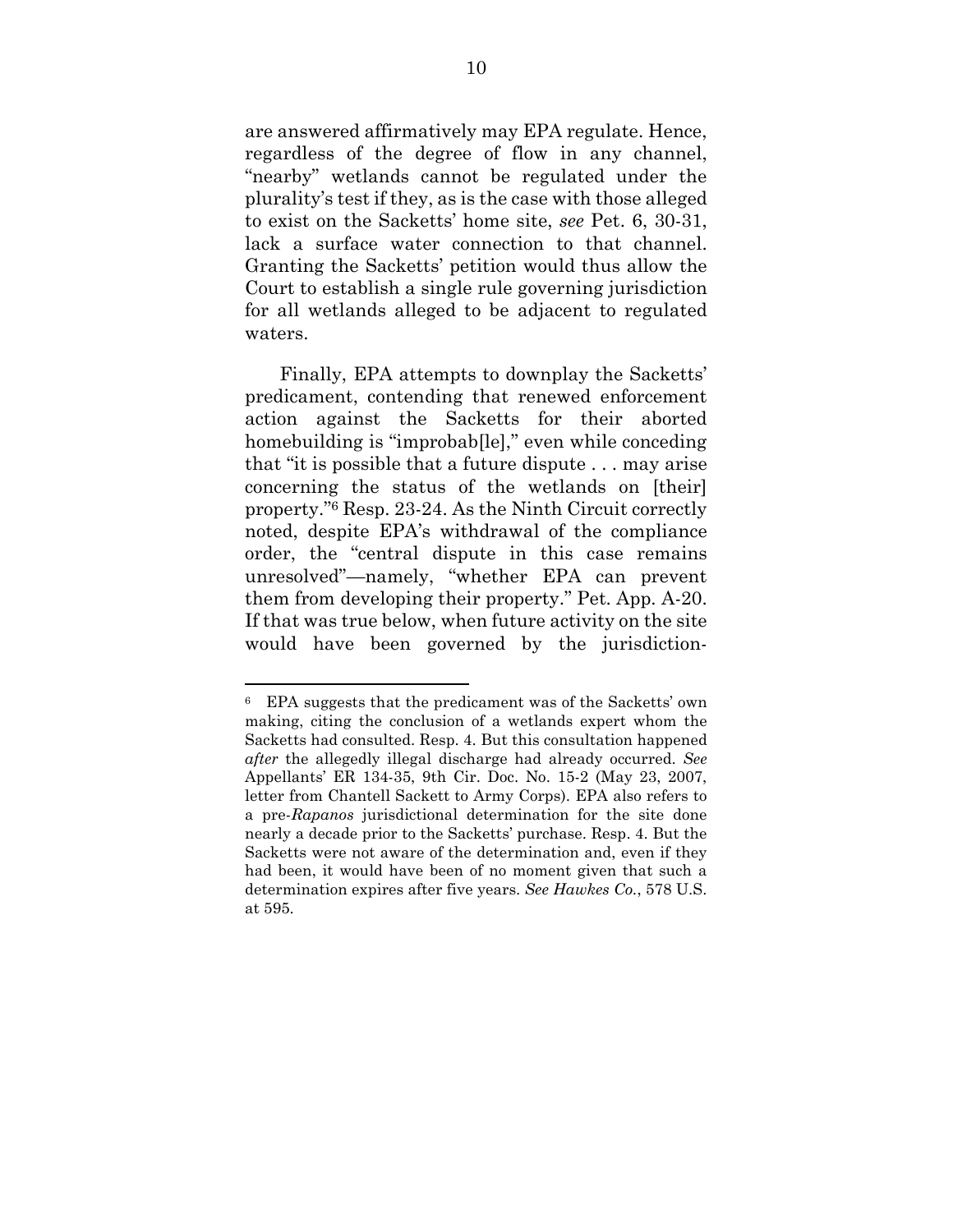narrowing Navigable Waters Protection Rule, *see* Pet. App. A-20, it is all the truer now given EPA's abandonment of that rule and reimposition (currently de facto and perhaps soon de jure) of the very same "pre-2015 regulatory regime," 2021 Notice 7, that underpinned the compliance order's issuance against the Sacketts, *see* Pet. 6 n.1. EPA's argument against review would therefore return the Sacketts to "the same regulatory quagmire they have been in for the past thirteen years," Pet. App. A-16, inviting them blindly to hope that the agency (or a third-party citizen plaintiff) will never "drop the hammer." *Sackett*, 566 U.S. at 127. In contrast, a ruling on the merits in the Sacketts' favor would directly help the Sacketts, for then "they would finally be on solid ground when resuming construction." Pet. App. A-16. Such a ruling would also help the thousands of landowners throughout the country who, for the last 15 years, have had "to feel their way," *Rapanos*, 547 U.S. at 758 (Roberts, C.J., concurring), amid the vicissitudes of continually changing guidance documents and regulations—property owners who, without this Court's review, will be left "with little practical alternative but to dance to the EPA's tune," *Sackett*, 566 U.S. at 127, 132, lest they suffer the "crushing" consequences, *Hawkes*, 578 U.S. at 602 (Kennedy, J., concurring), of getting crossways with EPA's latest articulation of its own authority.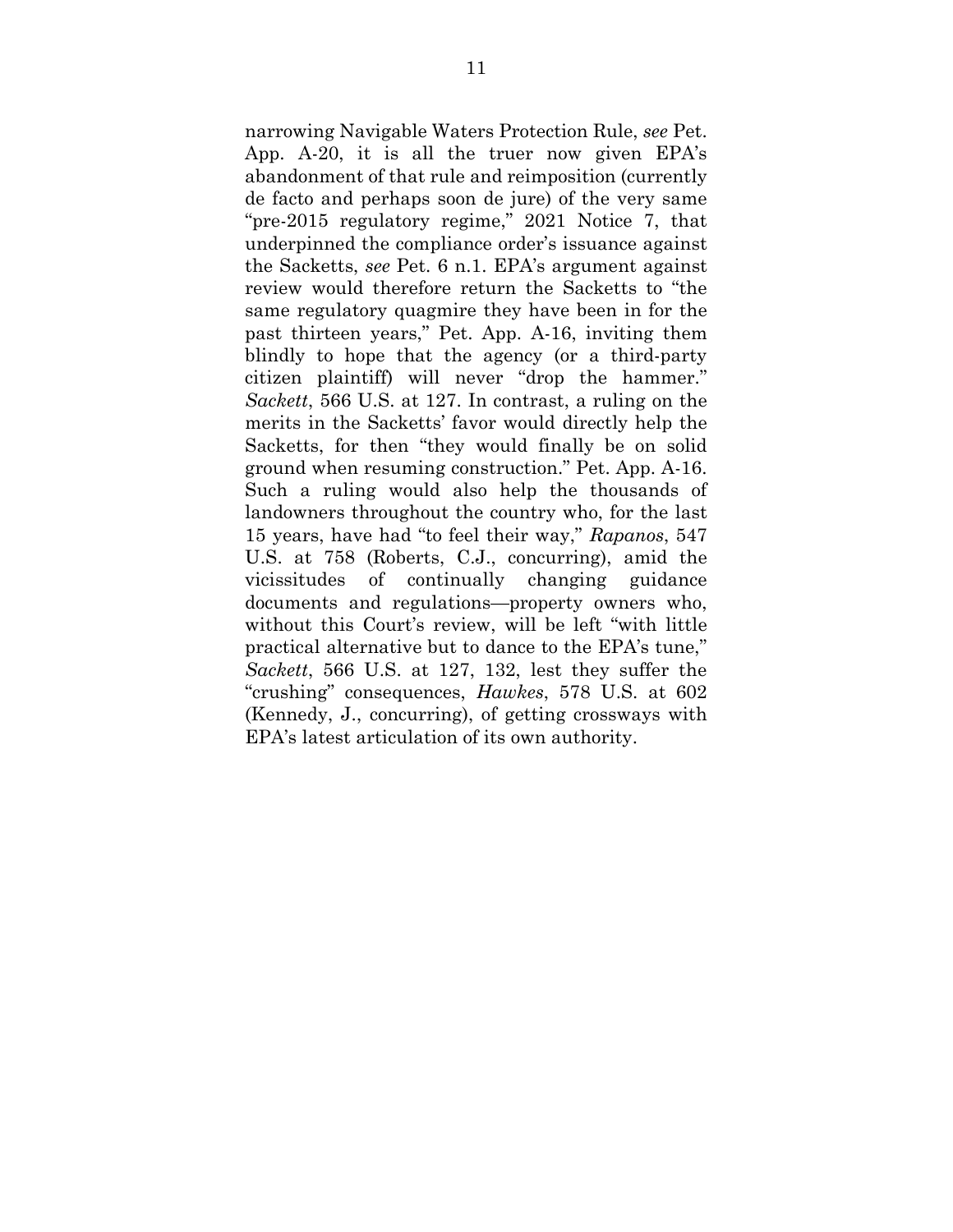### **Conclusion**

The petition for writ of certiorari should be granted.

DATED: November 2021.

| <b>ANTHONY L. FRANÇOIS</b>             | DAMIEN M. SCHIFF*           |
|----------------------------------------|-----------------------------|
| Briscoe, Ivester &                     | *Counsel of Record          |
| Bazel LLP                              | <b>CHARLES T. YATES</b>     |
| 235 Montgomery Street,                 | Pacific Legal Foundation    |
| Suite 935                              | 555 Capitol Mall, Suite 129 |
| San Francisco, CA 94101                | Sacramento, CA 95814        |
| Telephone: (415) 402-2707              | Telephone: (916) 419-7111   |
| tfrancois@briscoelaw.net               | DSchiff@pacificlegal.org    |
|                                        | CYates@pacificlegal.org     |
| $\mathbf{B}$ $\mathbf{B}$ $\mathbf{A}$ |                             |

PAIGE E. GILLIARD Pacific Legal Foundation 3100 Clarendon Blvd., Suite 610 Arlington, VA 22201 PGilliard@pacificlegal.org

DAMIEN M. SCHIFF\* Suite 935 555 Capitol Mall, Suite 1290 CYates@pacificlegal.org

*Counsel for Petitioners*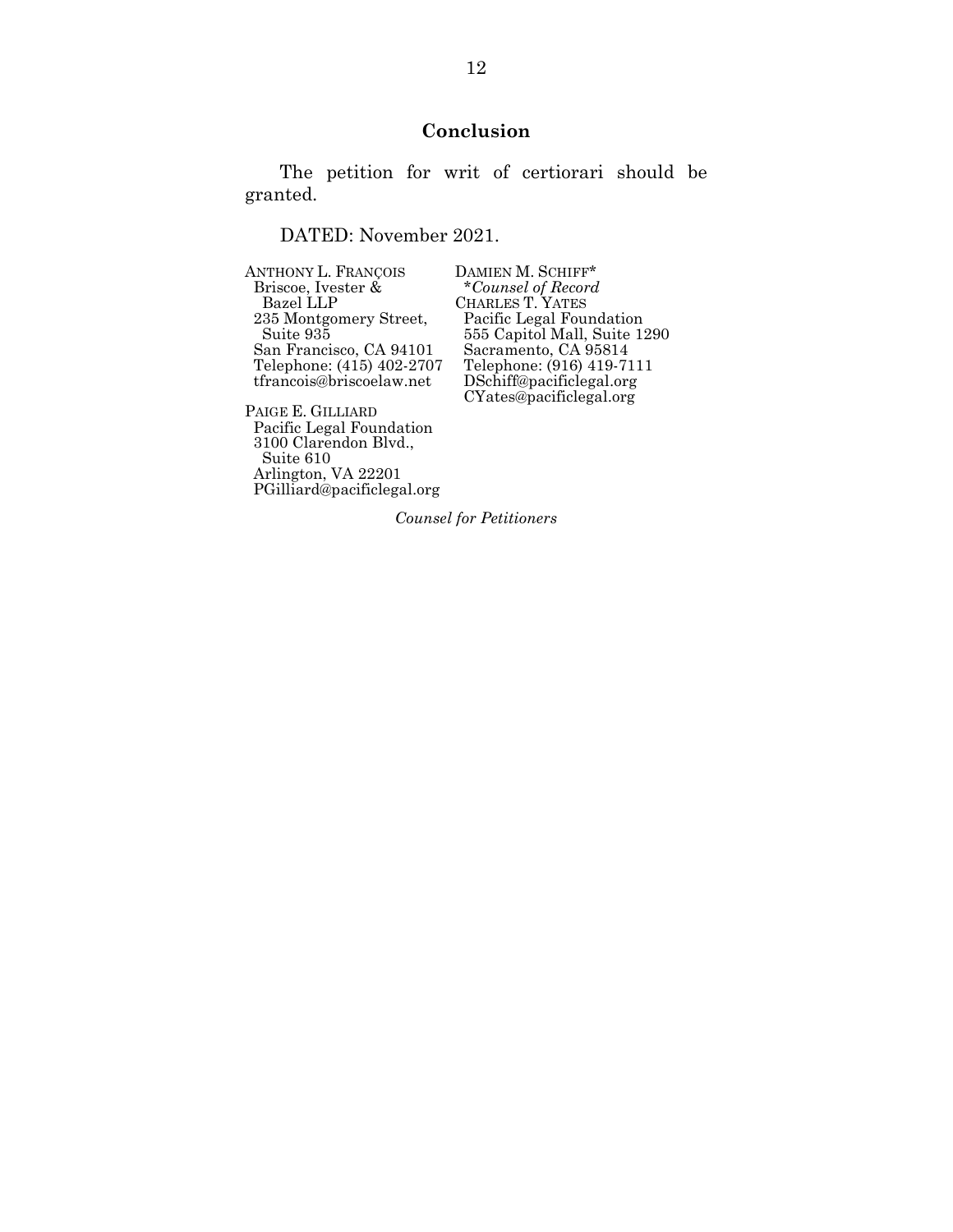No. 21-454

## In the Supreme Court of the United States

 $\overline{a}$ 

 $\overline{a}$ 

l

 $\overline{a}$ 

#### MICHAEL SACKETT; CHANTELL SACKETT,

*Petitioners,*

v.

UNITED STATES ENVIRONMENTAL PROTECTION AGENCY; MICHAEL S. REGAN, Administrator,

*Respondents.*

On Petition for Writ of Certiorari to the United States Court of Appeals for the Ninth Circuit

#### **CERTIFICATE OF COMPLIANCE**

As required by Supreme Court Rule 33.1(h), I certify that the REPLY IN SUPPORT OF PETITION FOR WRIT OF CERTIORARI contains 2,990 words, excluding the parts of the document that are exempted by Supreme Court Rule 33.1(d).

I declare under penalty of perjury that the foregoing is true and correct.

Executed on November 29, 2021.

 $\overline{a}$ 

 $\overline{X}$  , and the set of  $\overline{X}$ 

**DAMIEN M. SCHIFF** *Counsel of Record* Pacific Legal Foundation 930 G Street Sacramento, California 95814 Telephone: (916) 419-7111 Email: DSchiff@pacificlegal.org  *Counsel for Petitioners*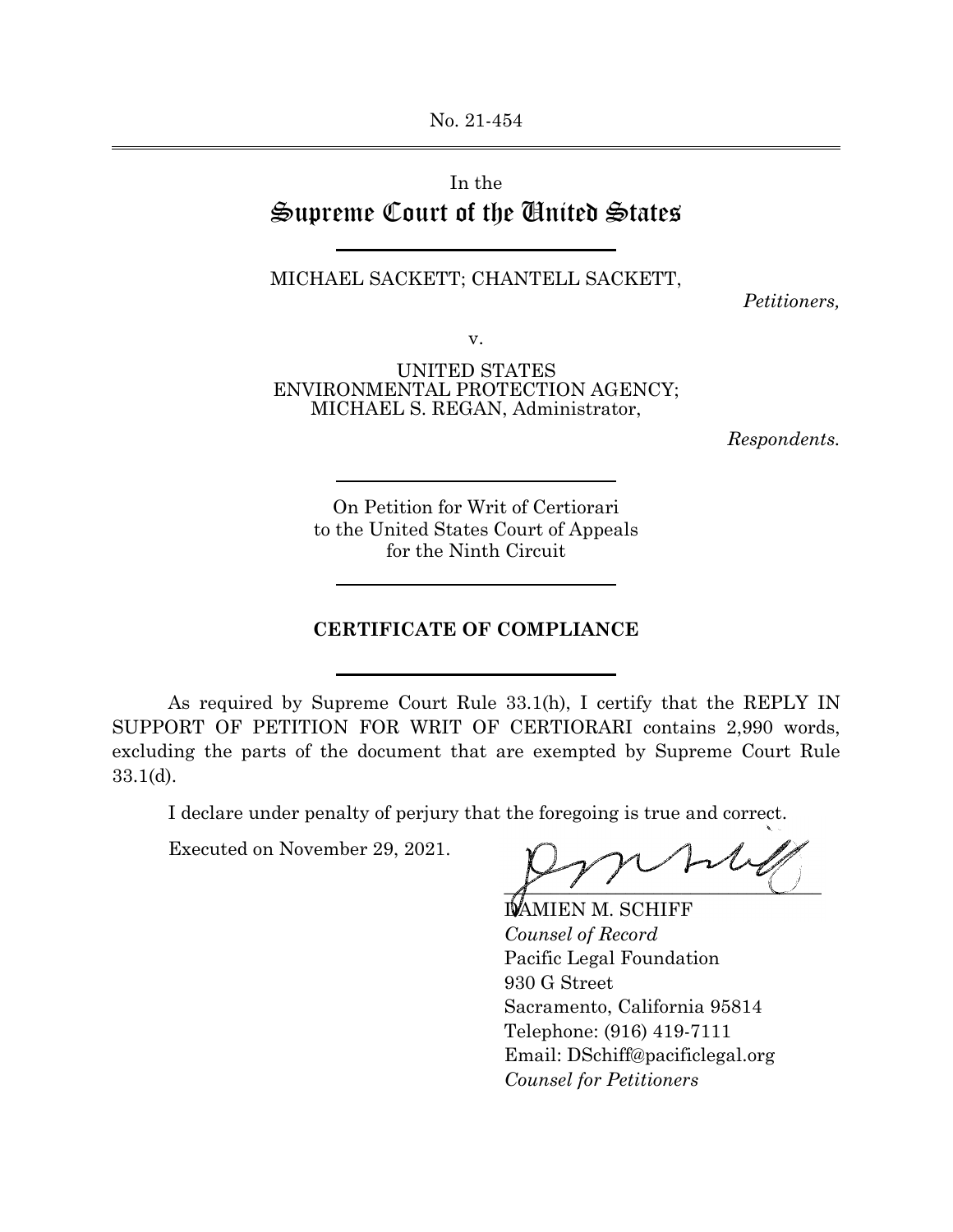2311 Douglas Street Omaha, Nebraska 68102-1214

> 1-800-225-6964  $(402)$  342-2831 Fax: (402) 342-4850



E-Mail Address: contact@cocklelegalbriefs.com

Web Site www.cocklelegalbriefs.com

#### No. 21-454

#### MICHAEL SACKETT; CHANTELL SACKETT, Petitioners.

V. **UNITED STATES** ENVIRONMENTAL PROTECTION AGENCY: MICHAEL S. REGAN, Administrator, Respondents.

#### **AFFIDAVIT OF SERVICE**

I, Andrew Cockle, of lawful age, being duly sworn, upon my oath state that I did, on the 30th day of November, 2021, send out from Omaha, NE 2 package(s) containing 3 copies of the REPLY IN SUPPORT OF PETITION FOR WRIT OF CERTIORARI in the above entitled case. All parties required to be served have been served by Priority Mail. Packages were plainly addressed to the following:

#### **SEE ATTACHED**

To be filed for:

ANTHONY L. FRANÇOIS Briscoe, Ivester & **Bazel LLP** 235 Montgomery Street, Suite 935 San Francisco, CA 94101 Telephone: (415) 402-2707 tfrancois@briscoelaw.net

PAIGE E. GILLIARD Pacific Legal Foundation 3100 Clarendon Blvd., Suite 610 Arlington, VA 22201 PGilliard@pacificlegal.org DAMIEN M. SCHIFF\* \*Counsel of Record **CHARLES T. YATES** Pacific Legal Foundation 555 Capitol Mall, Suite 1290 Sacramento, CA 95814 Telephone: (916) 419-7111 DSchiff@pacificlegal.org CYates@pacificlegal.org

**Counsel for Petitioners** 

Subscribed and sworn to before me this 30th day of November, 2021. I am duly authorized under the laws of the State of Nebraska to administer oaths.



Mass

andrew H. Collo.

Affiant

41761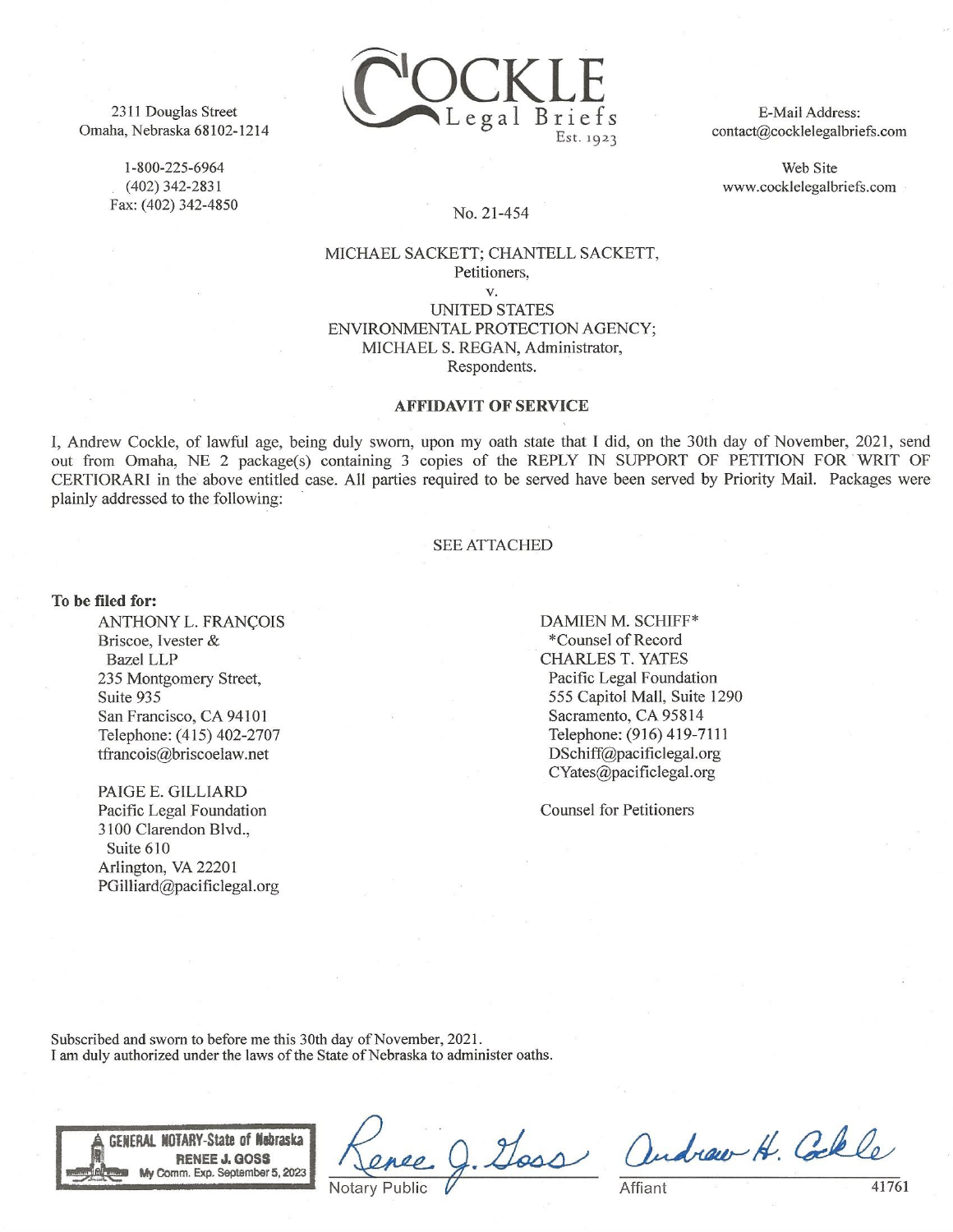### **Service List** *Sackett v. U.S. Environmental Protection Agency***, No. 21-454**

### **Counsel for Respondents:**

Elizabeth Prelogar Solicitor General Brian H. Fletcher Room 5616 Department of Justice 950 Pennsylvania Ave., N.W. Washington, DC 20530-0001 Email: SupremeCtBriefs@usdoj.gov Email: Cheri.Williams2@usdoj.gov Telephone: (202) 514-2201

Brian C. Toth, Attorney DOJ - U.S. Department of Justice Environment & Natural Resources Division P.O. Box 7415 Ben Franklin Station Washington, DC 20044-7415 Email: brian.toth@usdoj.gov Telephone: (202) 305-0639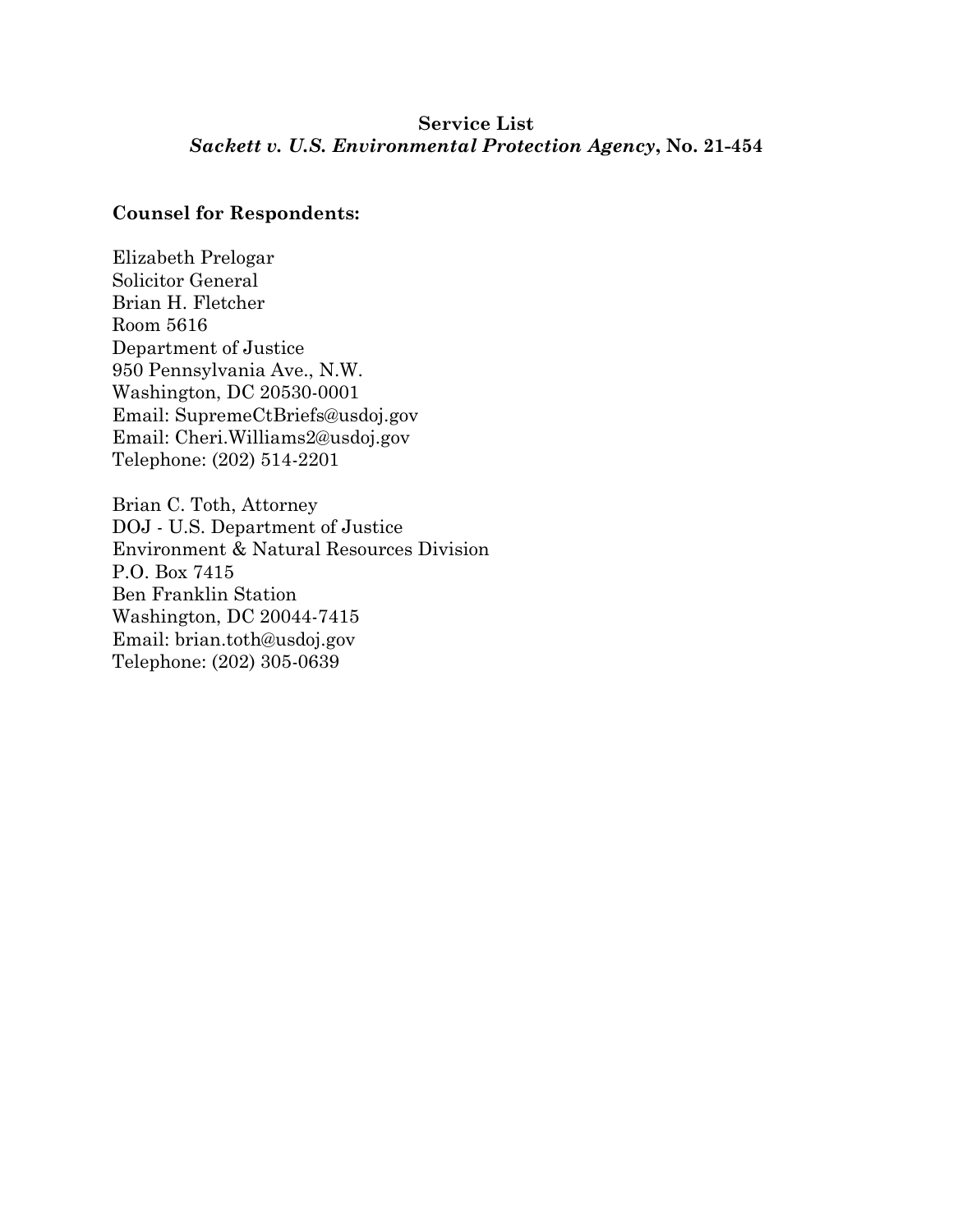#### Kiren Mathews

From: Tawnda Dyer Sent: Sent: Tuesday, November 30, 2021 9:33 AM To: Incoming Lit Subject: FW: Sackett v. EPA, USSC No. 21-454 Attachments: Sackett Affidavit of Service Nov 2021.pdf; Sacket Nov 2021 USSC Cert of Compliance.pdf; FINAL Sackett Reply Brief.pdf

1-1538

**Tawnda Dyer | Senior Litigation Secretary** Pacific Legal Foundation 555 Capitol Mall, Suite 1290 | Sacramento, CA 95814 916.500.2862



Defending Liberty and Justice for All.

From: Tawnda Dyer <TDyer@pacificlegal.org> Sent: Tuesday, November 30, 2021 9:32 AM To: 'SupremeCtBriefs@usdoj.gov' <SupremeCtBriefs@usdoj.gov>; Cheri.Williams2@usdoj.gov; 'brian.toth@usdoj.gov' <brian.toth@usdoj.gov> Subject: Sackett v. EPA, USSC No. 21-454

Dear Counsel,

This morning Petitioners filed the attached reply brief. You will receive hard copies in the mail.

**Tawnda Dyer** | Senior Litigation Secretary Pacific Legal Foundation 555 Capitol Mall, Suite 1290 | Sacramento, CA 95814 916.500.2862



Defending Liberty and Justice for All.